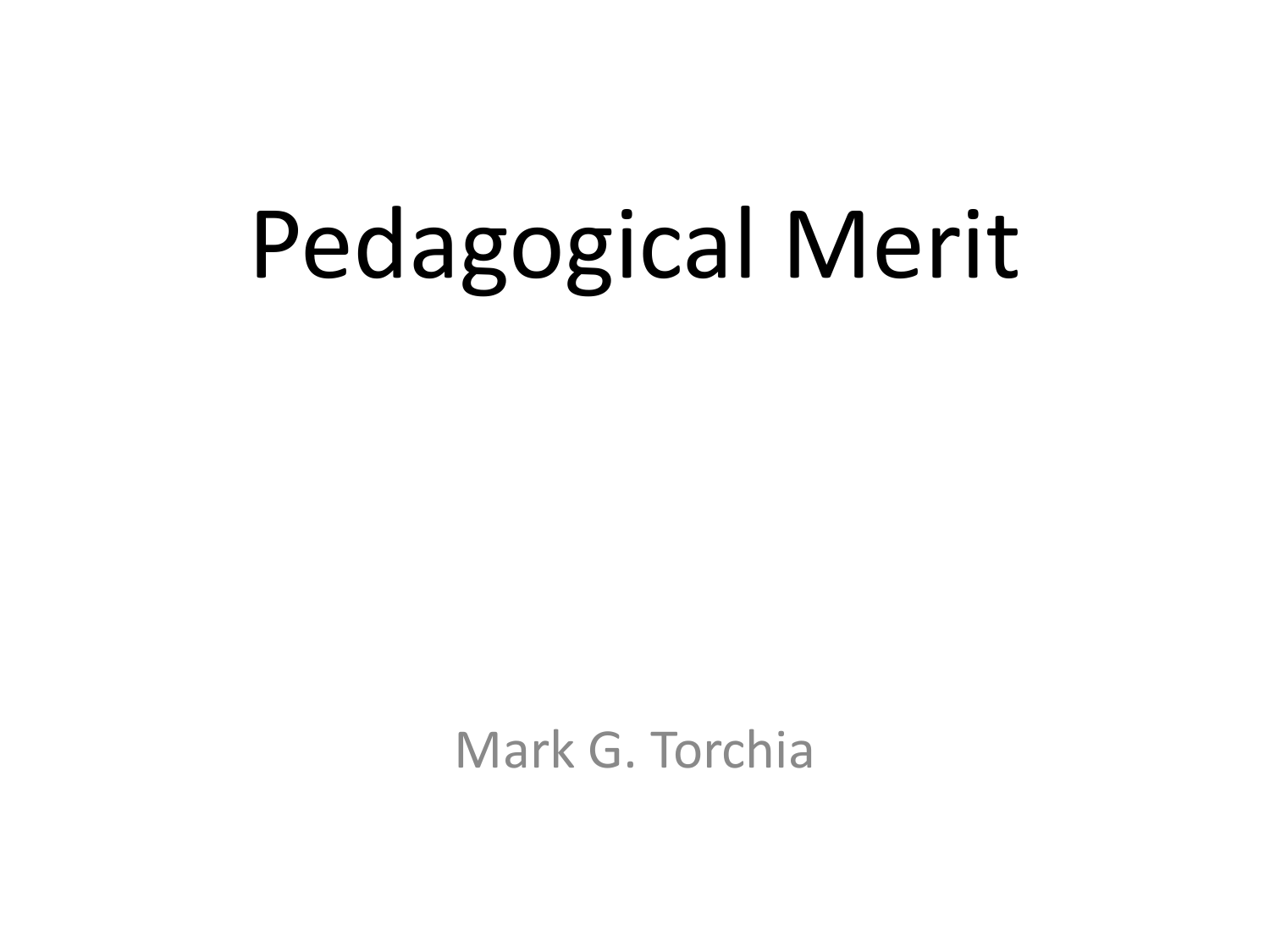# History of Animal Use in Teaching

- Aristotle (384-322 BC) observational study
- Galen (AD 129–217) dissection
- Andreas Vesalius (1514–64) dissected and described anatomy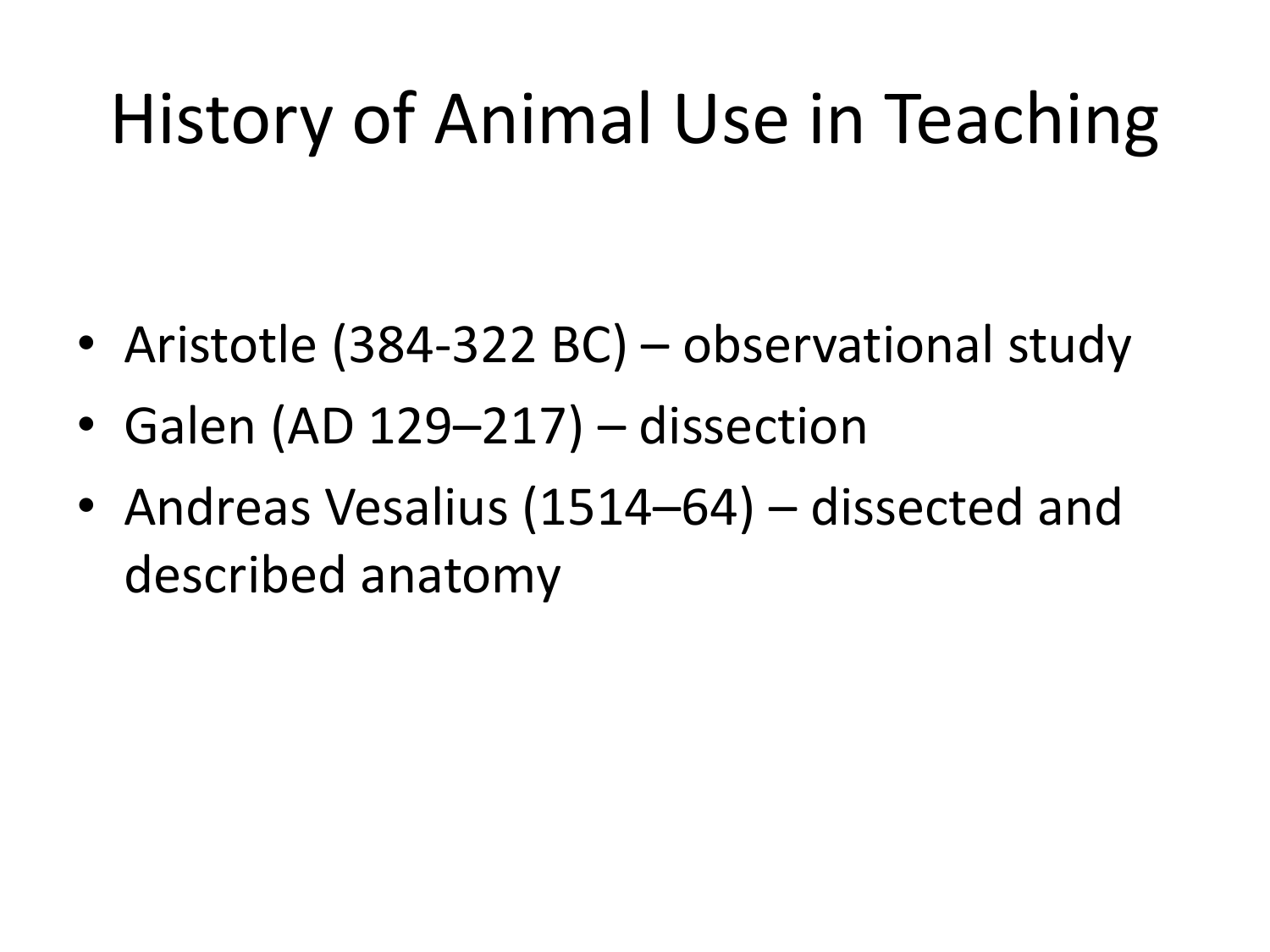## Recent history in teaching

• Late 1800's – early 1960's

– classroom dissection of preserved animals

• 1960's National Science Foundation – curriculum development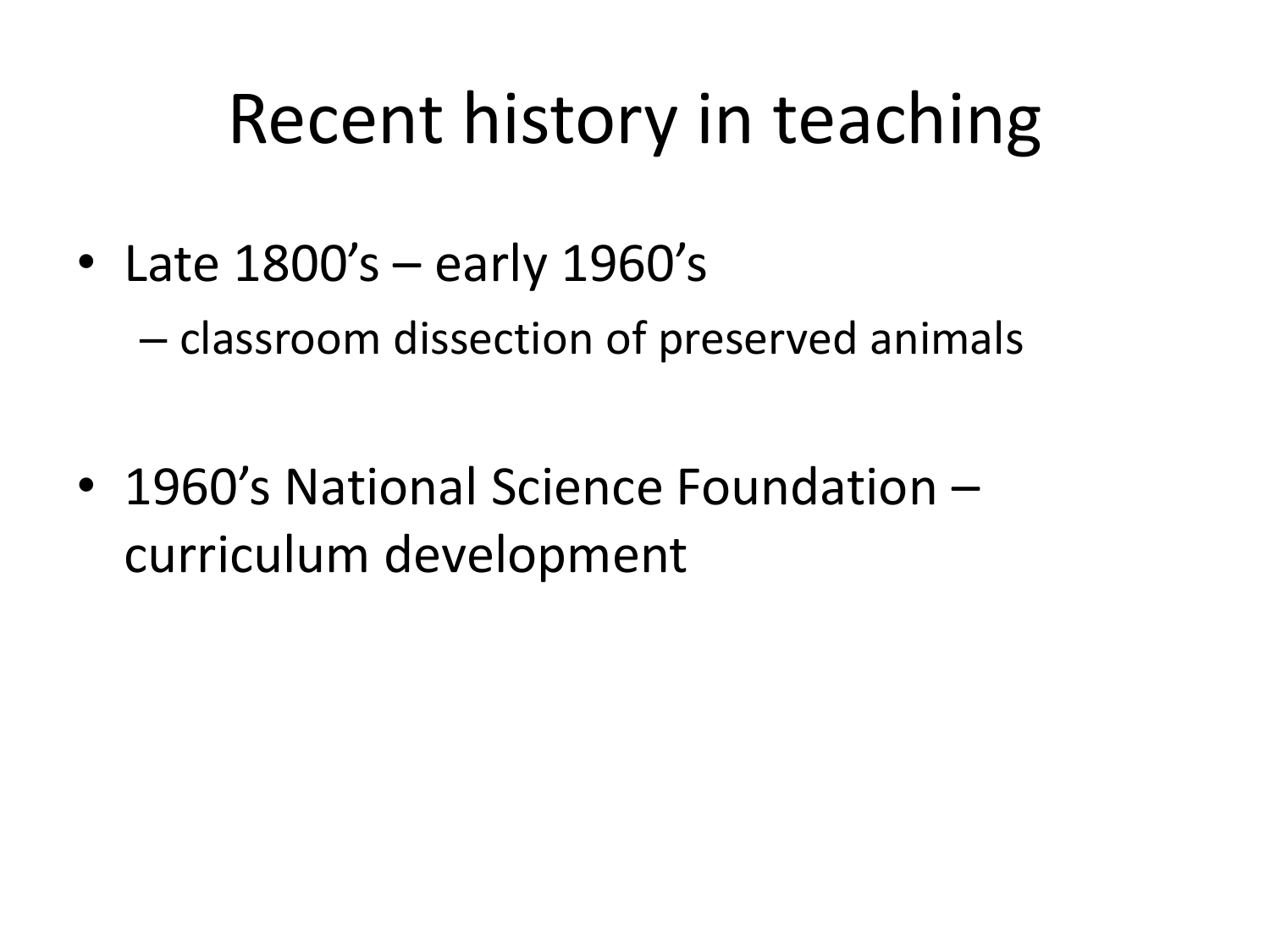# Principles of Learning

- Readiness
- Exercise
- Effect
- Primacy
- Recency
- Intensity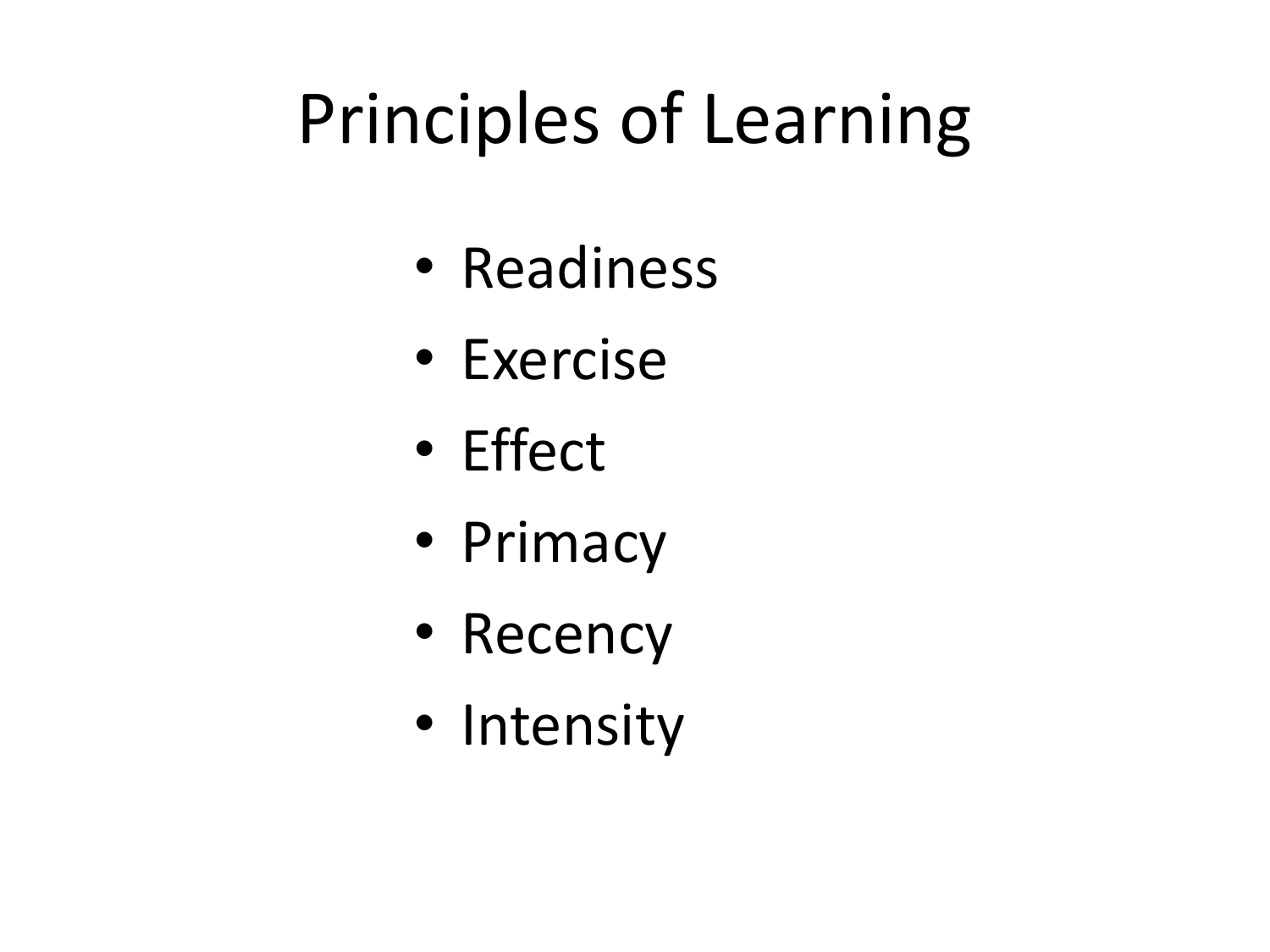#### **CCAC**

*"…national peer review agency responsible for setting and maintaining standards for the care and use of animals used in research, teaching and testing throughout Canada."*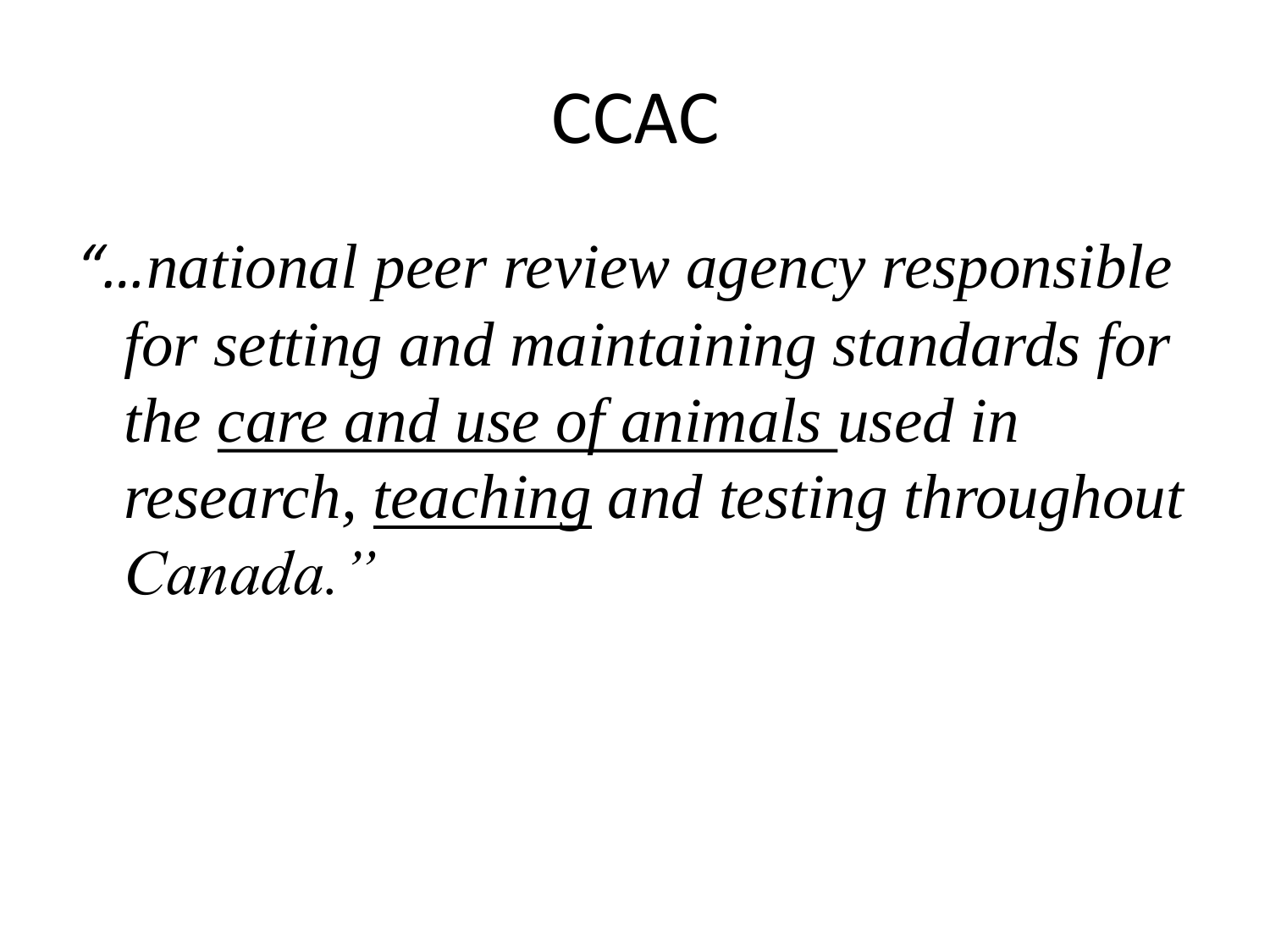#### CCAC

- *CCAC policy statement on: ethics of animal investigation* requires that animals be used only if efforts to find an alternative have failed (1989)
- *CCAC guidelines on: animal use protocol review* requires that ACC reviews of protocols for teaching must include evidence of a review of pedagogical merit (1997)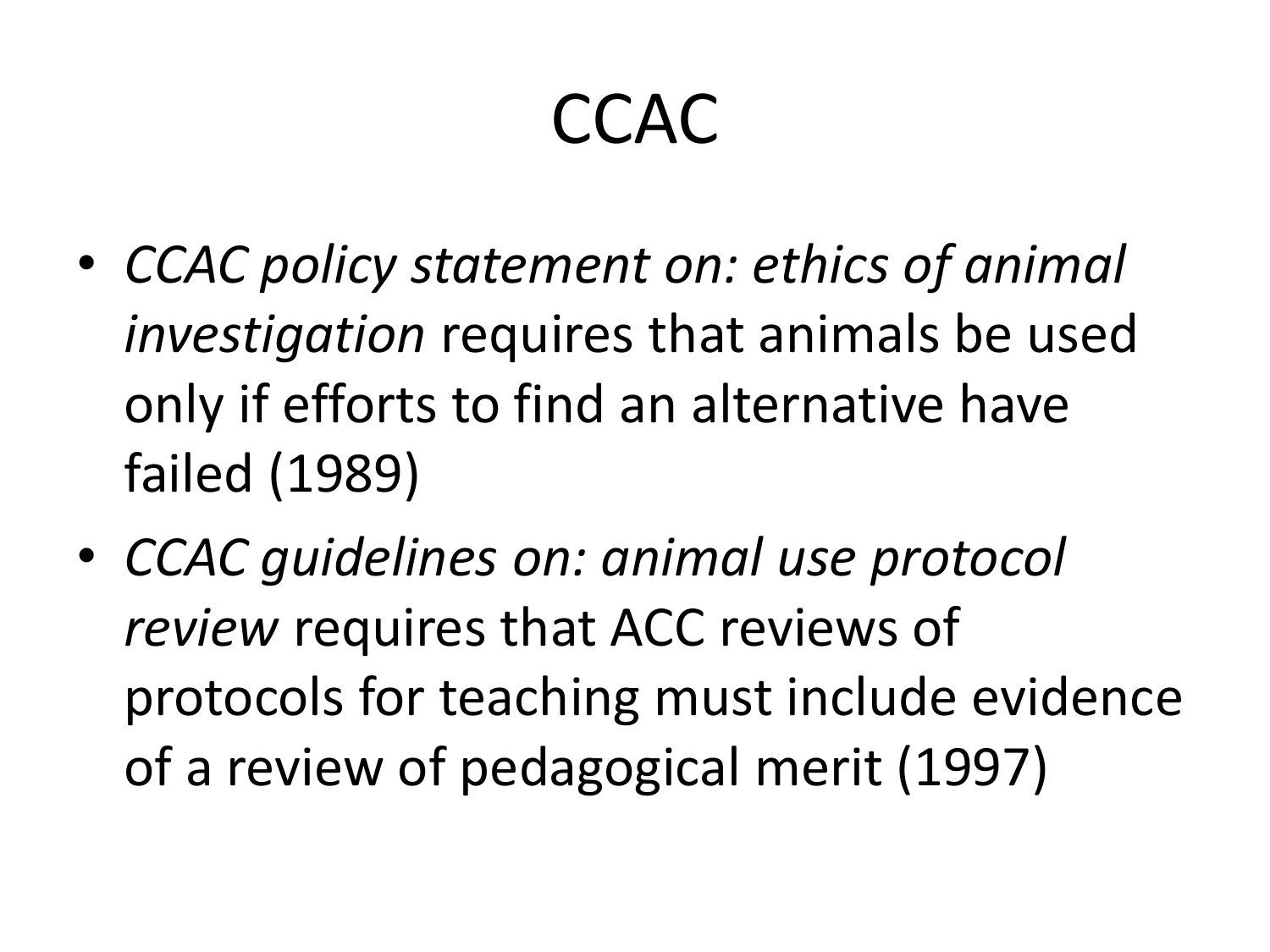#### CCAC

- NO policy or guidance document that describes how to conduct a pedagogical merit review
- Result: ACCs have experienced difficulties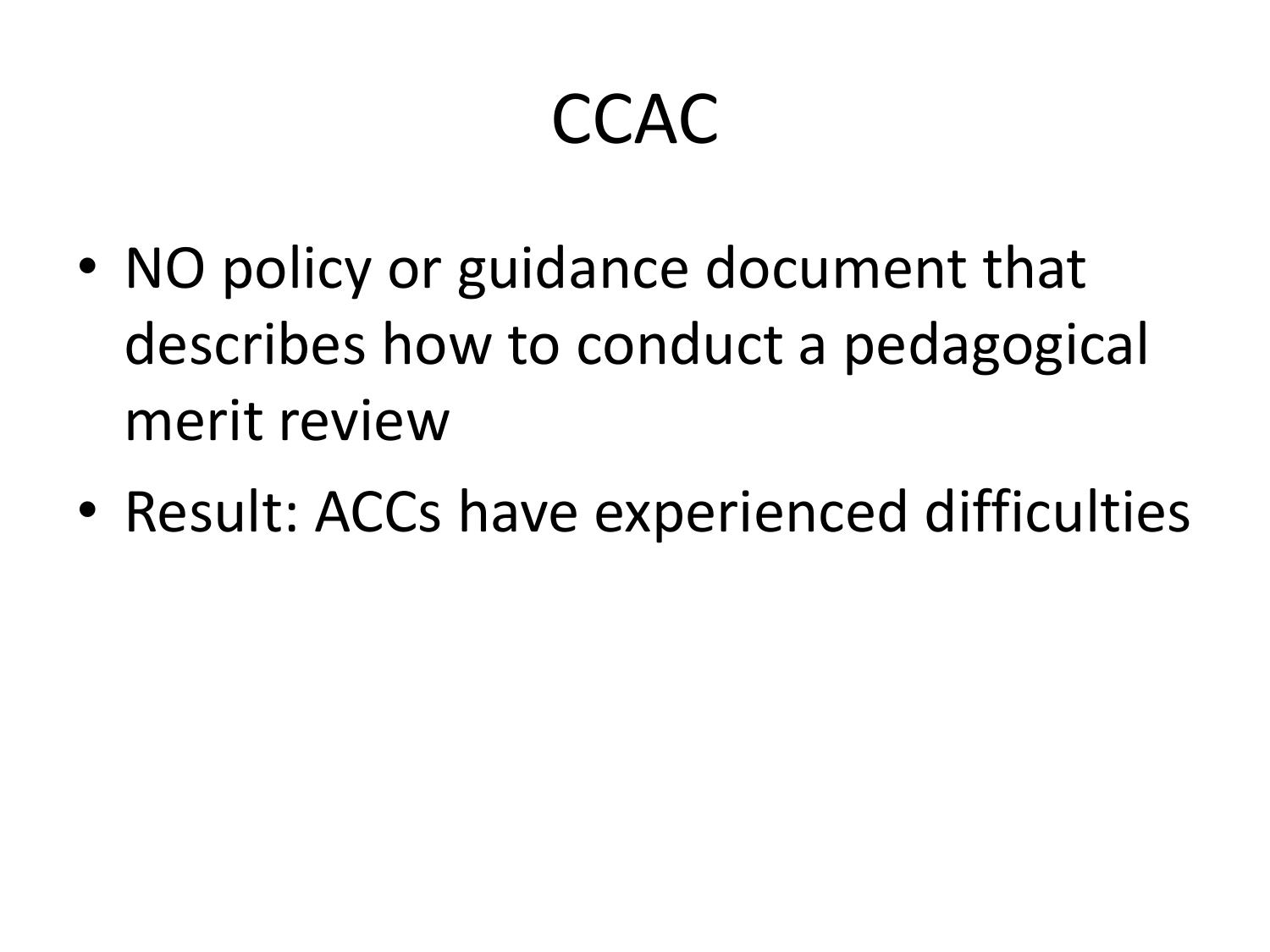## Working Group Mandate

*Examine and develop policy and guideline direction on the issues of pedagogical merit review of animal-based teaching*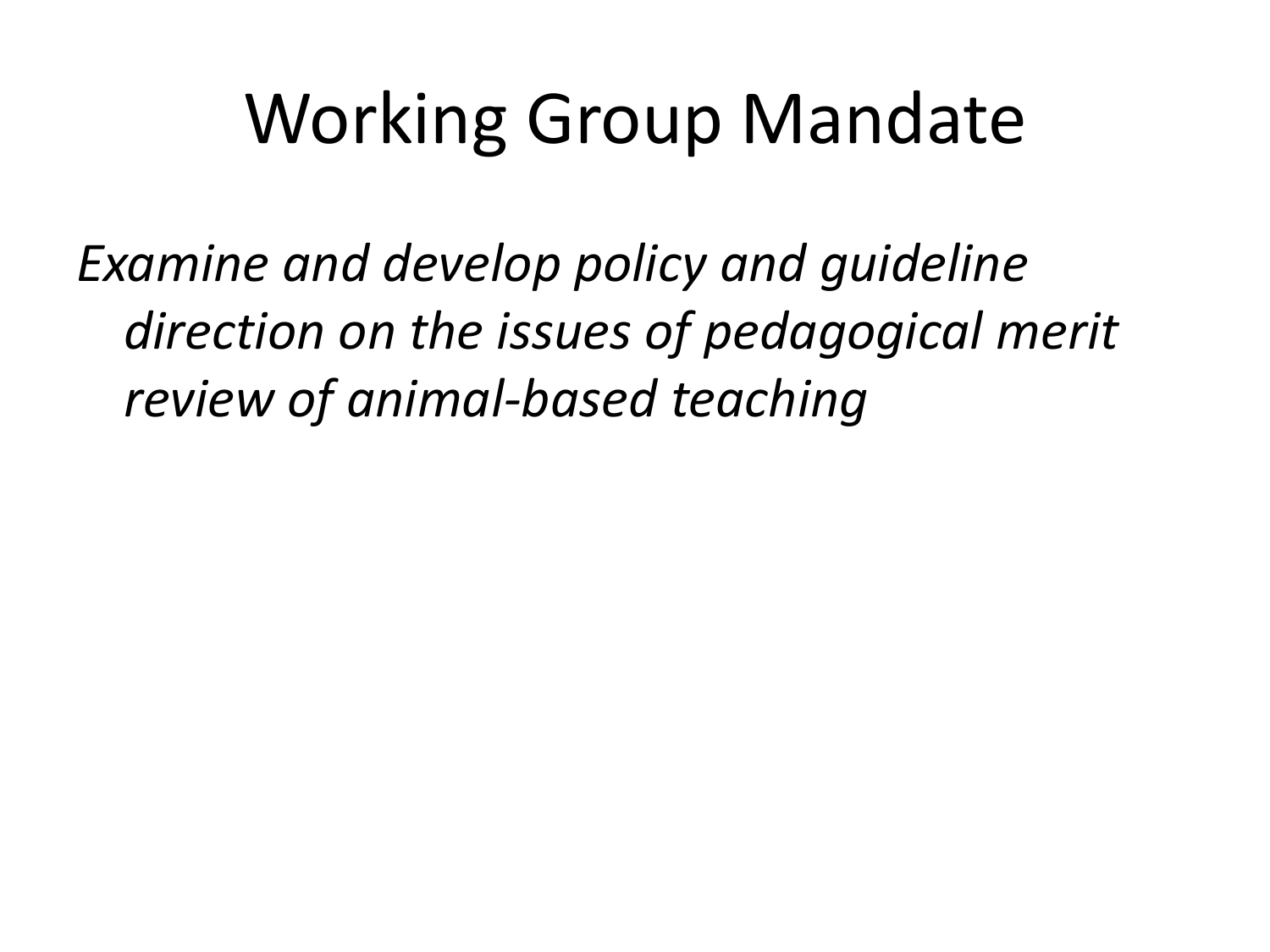# Working Group Expertise

- Educators, Pedagogy experts
- Non-animal model users, ACC members
- Secretariat